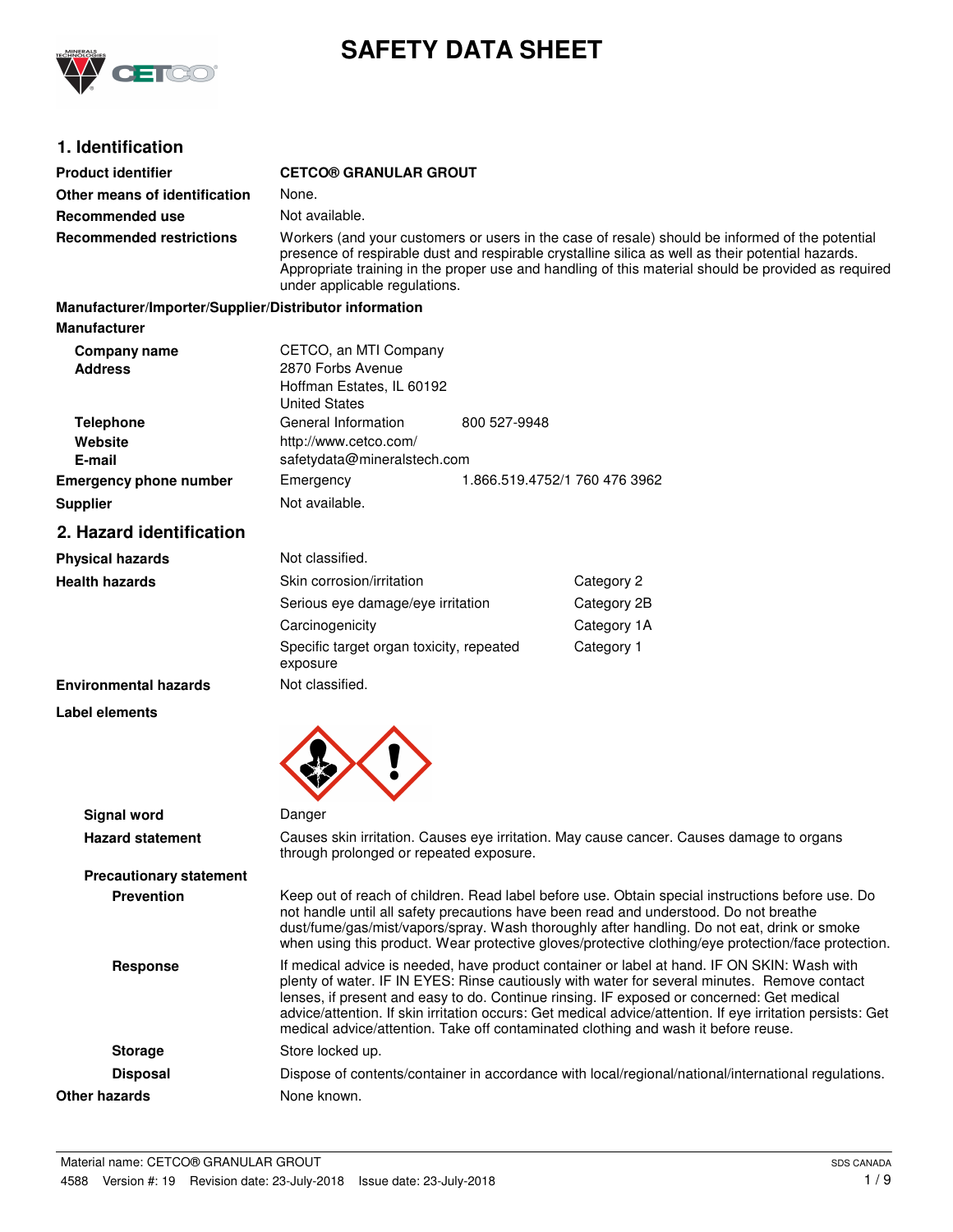**Supplemental information** 15.24% of the mixture consists of component(s) of unknown acute oral toxicity. 16.99% of the mixture consists of component(s) of unknown acute dermal toxicity. 16.99% of the mixture consists of component(s) of unknown acute hazards to the aquatic environment. 16.99% of the mixture consists of component(s) of unknown long-term hazards to the aquatic environment.

### **3. Composition/information on ingredients**

| <b>Mixtures</b>                                                              |                                                                                                                                                                                                                                                        |                   |           |
|------------------------------------------------------------------------------|--------------------------------------------------------------------------------------------------------------------------------------------------------------------------------------------------------------------------------------------------------|-------------------|-----------|
| <b>Chemical name</b>                                                         | Common name and synonyms                                                                                                                                                                                                                               | <b>CAS number</b> | %         |
| <b>TRADE SECRET</b>                                                          |                                                                                                                                                                                                                                                        | Proprietary       | 10        |
| SILICA, CRYSTALLINE, QUARTZ                                                  |                                                                                                                                                                                                                                                        | 14808-60-7        | $5 - 10$  |
| SILICA, CRYSTALLINE,<br><b>CRISTOBALITE</b>                                  |                                                                                                                                                                                                                                                        | 14464-46-1        | $1 - < 3$ |
| <b>TRADE SECRET</b>                                                          |                                                                                                                                                                                                                                                        | Proprietary       | 1.25      |
| Other components below reportable levels                                     |                                                                                                                                                                                                                                                        |                   | $80 - 90$ |
|                                                                              | All concentrations are in percent by weight unless ingredient is a gas. Gas concentrations are in percent by volume.                                                                                                                                   |                   |           |
| <b>Composition comments</b>                                                  | Occupational Exposure Limits for constituents are listed in Section 8.                                                                                                                                                                                 |                   |           |
| 4. First-aid measures                                                        |                                                                                                                                                                                                                                                        |                   |           |
| <b>Inhalation</b>                                                            | Move to fresh air. Call a physician if symptoms develop or persist.                                                                                                                                                                                    |                   |           |
| <b>Skin contact</b>                                                          | Remove contaminated clothing. Wash with plenty of soap and water. If skin irritation occurs: Get<br>medical advice/attention. Wash contaminated clothing before reuse.                                                                                 |                   |           |
| Eye contact                                                                  | Immediately flush eyes with plenty of water for at least 15 minutes. Remove contact lenses, if<br>present and easy to do. Continue rinsing. Get medical attention if irritation develops and persists.                                                 |                   |           |
| Ingestion                                                                    | Rinse mouth. Get medical attention if symptoms occur.                                                                                                                                                                                                  |                   |           |
| <b>Most important</b><br>symptoms/effects, acute and<br>delayed              | Irritation of eyes. Exposed individuals may experience eye tearing, redness, and discomfort. Skin<br>irritation. May cause redness and pain. Prolonged exposure may cause chronic effects.                                                             |                   |           |
| Indication of immediate<br>medical attention and special<br>treatment needed | Provide general supportive measures and treat symptomatically. Keep victim under observation.<br>Symptoms may be delayed.                                                                                                                              |                   |           |
| <b>General information</b>                                                   | IF exposed or concerned: Get medical advice/attention. If you feel unwell, seek medical advice<br>(show the label where possible). Ensure that medical personnel are aware of the material(s)<br>involved, and take precautions to protect themselves. |                   |           |
| 5. Fire-fighting measures                                                    |                                                                                                                                                                                                                                                        |                   |           |
| Suitable extinguishing media                                                 | Water fog. Foam. Dry chemical powder. Carbon dioxide (CO2).                                                                                                                                                                                            |                   |           |
| Unsuitable extinguishing<br>media                                            | Do not use water jet as an extinguisher, as this will spread the fire.                                                                                                                                                                                 |                   |           |
| Specific hazards arising from<br>the chemical                                | During fire, gases hazardous to health may be formed.                                                                                                                                                                                                  |                   |           |
| Special protective equipment<br>and precautions for firefighters             | Self-contained breathing apparatus and full protective clothing must be worn in case of fire.                                                                                                                                                          |                   |           |
| <b>Fire fighting</b><br>equipment/instructions                               | Move containers from fire area if you can do so without risk.                                                                                                                                                                                          |                   |           |
| <b>Specific methods</b>                                                      | Use standard firefighting procedures and consider the hazards of other involved materials.                                                                                                                                                             |                   |           |
| <b>General fire hazards</b>                                                  | No unusual fire or explosion hazards noted.                                                                                                                                                                                                            |                   |           |
| 6. Accidental release measures                                               |                                                                                                                                                                                                                                                        |                   |           |
| Personal precautions,                                                        | Keep unnecessary personnel away. Keep people away from and upwind of spill/leak. Wear                                                                                                                                                                  |                   |           |

appropriate protective equipment and clothing during clean-up. Do not touch damaged containers or spilled material unless wearing appropriate protective clothing. Ensure adequate ventilation. Local authorities should be advised if significant spillages cannot be contained. For personal protection, see section 8 of the SDS. **protective equipment and emergency procedures**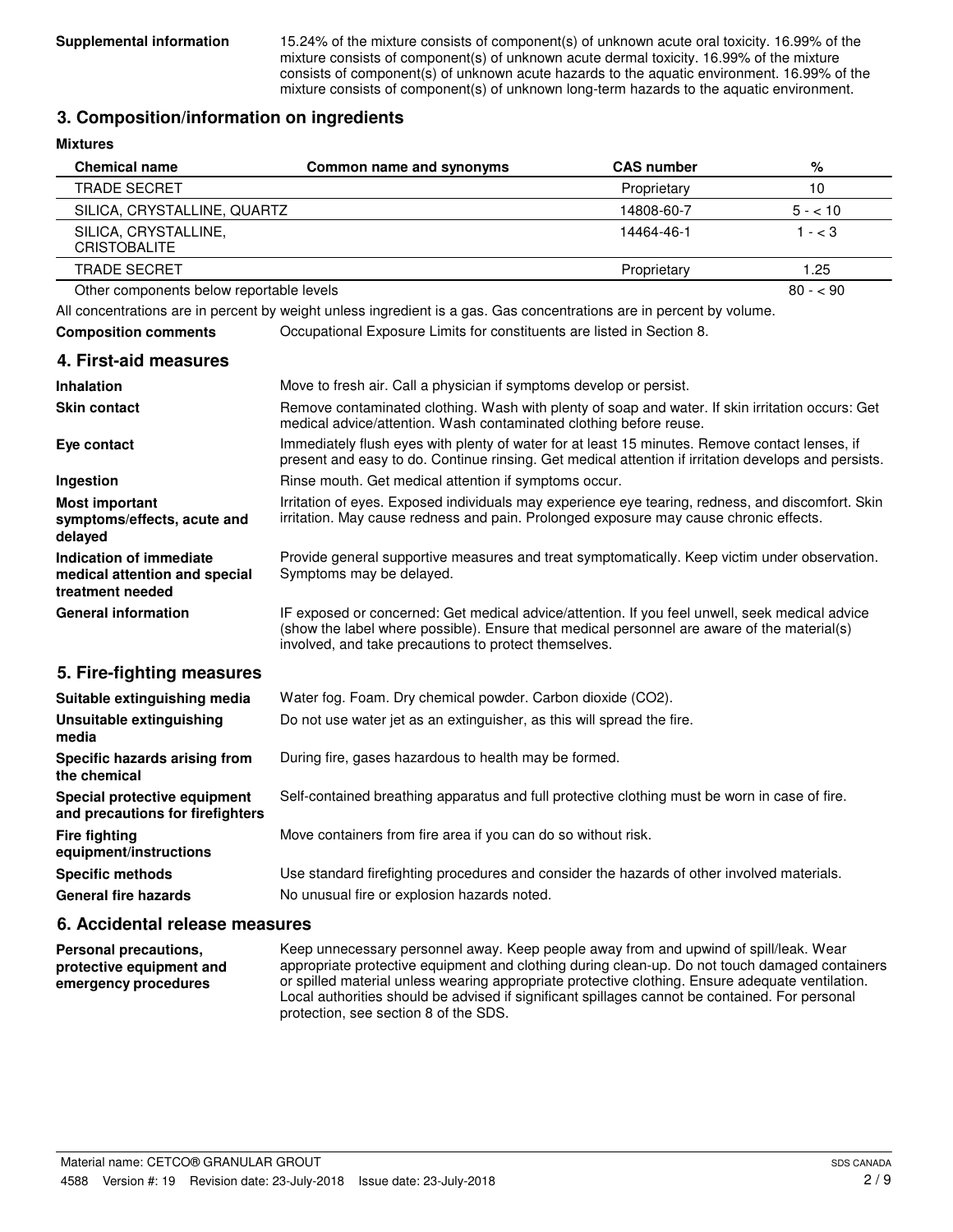| <b>Methods and materials for</b><br>containment and cleaning up | This product is miscible in water.                                                                                                                                                                                                                                                                                                                                                                                                                                                                                                                                             |
|-----------------------------------------------------------------|--------------------------------------------------------------------------------------------------------------------------------------------------------------------------------------------------------------------------------------------------------------------------------------------------------------------------------------------------------------------------------------------------------------------------------------------------------------------------------------------------------------------------------------------------------------------------------|
|                                                                 | Large Spills: Stop the flow of material, if this is without risk. Dike the spilled material, where this is<br>possible. Absorb in vermiculite, dry sand or earth and place into containers. Following product<br>recovery, flush area with water.                                                                                                                                                                                                                                                                                                                              |
|                                                                 | Small Spills: Wipe up with absorbent material (e.g. cloth, fleece). Clean surface thoroughly to<br>remove residual contamination.                                                                                                                                                                                                                                                                                                                                                                                                                                              |
|                                                                 | Never return spills to original containers for re-use. Put material in suitable, covered, labeled<br>containers. For waste disposal, see section 13 of the SDS.                                                                                                                                                                                                                                                                                                                                                                                                                |
| <b>Environmental precautions</b>                                | Avoid discharge into drains, water courses or onto the ground.                                                                                                                                                                                                                                                                                                                                                                                                                                                                                                                 |
| 7. Handling and storage                                         |                                                                                                                                                                                                                                                                                                                                                                                                                                                                                                                                                                                |
| Precautions for safe handling                                   | Obtain special instructions before use. Do not handle until all safety precautions have been read<br>and understood. Keep formation of airborne dusts to a minimum. Provide appropriate exhaust<br>ventilation at places where dust is formed. Do not breathe dust. Avoid contact with eyes, skin, and<br>clothing. Avoid prolonged exposure. When using, do not eat, drink or smoke. Should be handled in<br>closed systems, if possible. Wear appropriate personal protective equipment. Wash hands<br>thoroughly after handling. Observe good industrial hygiene practices. |
| Conditions for safe storage,<br>including any incompatibilities | Store locked up. Store in tightly closed container. Keep out of the reach of children. Store away<br>from incompatible materials (see Section 10 of the SDS).                                                                                                                                                                                                                                                                                                                                                                                                                  |

## **8. Exposure controls/personal protection**

#### **Occupational exposure limits**

#### **US. ACGIH Threshold Limit Values**

| <b>Components</b>                                        | Type | Value                   | <b>Form</b>          |
|----------------------------------------------------------|------|-------------------------|----------------------|
| SILICA, CRYSTALLINE,<br>CRISTOBALITE (CAS<br>14464-46-1) | TWA  | $0.025$ mg/m3           | Respirable fraction. |
| SILICA, CRYSTALLINE,<br>QUARTZ (CAS 14808-60-7)          | TWA  | $0.025 \,\mathrm{mg/m}$ | Respirable fraction. |
| <b>TRADE SECRET</b>                                      | TWA  | 1 mg/m $3$              | Respirable fraction. |

#### **Canada. Alberta OELs (Occupational Health & Safety Code, Schedule 1, Table 2)**

| <b>Components</b>                                        | Type       | Value             | <b>Form</b>           |
|----------------------------------------------------------|------------|-------------------|-----------------------|
| SILICA, CRYSTALLINE,<br>CRISTOBALITE (CAS<br>14464-46-1) | TWA        | $0.025$ mg/m $3$  | Respirable.           |
|                                                          |            | $0.025$ mg/m $3$  | Respirable particles. |
| SILICA, CRYSTALLINE,<br>QUARTZ (CAS 14808-60-7)          | TWA        | $0.025$ mg/m3     | Respirable particles. |
| <b>TRADE SECRET</b>                                      | <b>TWA</b> | $10 \text{ mg/m}$ |                       |
| <b>Constituents</b>                                      | Type       | Value             | <b>Form</b>           |
| <b>INERT OR NUISANCE</b><br><b>DUSTS</b>                 | <b>TWA</b> | $3$ mg/m $3$      | Respirable particles. |
|                                                          |            | $10 \text{ mg/m}$ | Total particulate.    |

#### **Canada. British Columbia OELs. (Occupational Exposure Limits for Chemical Substances, Occupational Health and Safety Regulation 296/97, as amended)**

| <b>Components</b>                                        | Type       | Value                   | <b>Form</b>          |
|----------------------------------------------------------|------------|-------------------------|----------------------|
| SILICA, CRYSTALLINE,<br>CRISTOBALITE (CAS<br>14464-46-1) | <b>TWA</b> | $0.025 \,\mathrm{mg/m}$ | Respirable fraction. |
| SILICA, CRYSTALLINE,<br>QUARTZ (CAS 14808-60-7)          | TWA        | $0.025 \,\mathrm{mg/m}$ | Respirable fraction. |
| <b>TRADE SECRET</b>                                      | TWA        | $3 \text{ mg/m}$        | Respirable fraction. |
|                                                          |            | $10 \text{ mg/m}$       | Total dust.          |
| <b>Constituents</b>                                      | Type       | Value                   | <b>Form</b>          |
| <b>INERT OR NUISANCE</b><br><b>DUSTS</b>                 | <b>TWA</b> | $3 \text{ mg/m}$        | Respirable fraction. |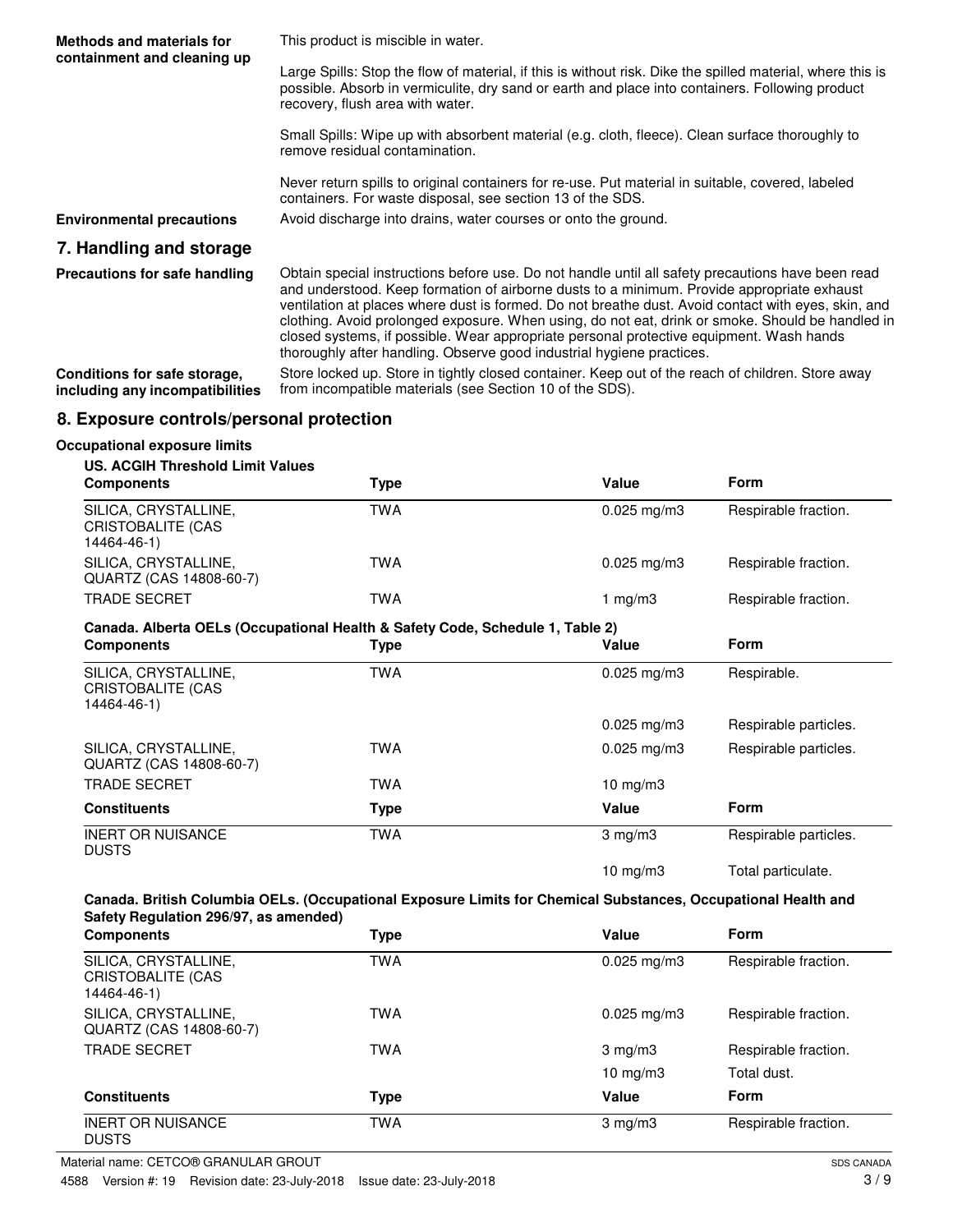| Safety Regulation 296/97, as amended)<br><b>Constituents</b>    | <b>Type</b>                                                                                                                  | Value                                                                                                                                                                                                                                                                                                                                                                                                          | <b>Form</b>                     |  |
|-----------------------------------------------------------------|------------------------------------------------------------------------------------------------------------------------------|----------------------------------------------------------------------------------------------------------------------------------------------------------------------------------------------------------------------------------------------------------------------------------------------------------------------------------------------------------------------------------------------------------------|---------------------------------|--|
|                                                                 |                                                                                                                              | $10 \text{ mg/m}$ 3                                                                                                                                                                                                                                                                                                                                                                                            | Total dust.                     |  |
| <b>Components</b>                                               | Canada. Manitoba OELs (Reg. 217/2006, The Workplace Safety And Health Act)<br><b>Type</b>                                    | Value                                                                                                                                                                                                                                                                                                                                                                                                          | <b>Form</b>                     |  |
| SILICA, CRYSTALLINE,<br><b>CRISTOBALITE (CAS</b><br>14464-46-1) | <b>TWA</b>                                                                                                                   | $0.025$ mg/m3                                                                                                                                                                                                                                                                                                                                                                                                  | Respirable fraction.            |  |
| SILICA, CRYSTALLINE,<br>QUARTZ (CAS 14808-60-7)                 | <b>TWA</b>                                                                                                                   | $0.025$ mg/m3                                                                                                                                                                                                                                                                                                                                                                                                  | Respirable fraction.            |  |
| <b>TRADE SECRET</b>                                             | <b>TWA</b>                                                                                                                   | 1 $mg/m3$                                                                                                                                                                                                                                                                                                                                                                                                      | Respirable fraction.            |  |
| <b>Components</b>                                               | Canada. Ontario OELs. (Control of Exposure to Biological or Chemical Agents)<br><b>Type</b>                                  | Value                                                                                                                                                                                                                                                                                                                                                                                                          | Form                            |  |
| SILICA, CRYSTALLINE,<br><b>CRISTOBALITE (CAS</b><br>14464-46-1) | <b>TWA</b>                                                                                                                   | $0.05$ mg/m $3$                                                                                                                                                                                                                                                                                                                                                                                                | Respirable fraction.            |  |
| SILICA, CRYSTALLINE,<br>QUARTZ (CAS 14808-60-7)                 | <b>TWA</b>                                                                                                                   | $0.1$ mg/m $3$                                                                                                                                                                                                                                                                                                                                                                                                 | Respirable fraction.            |  |
| <b>TRADE SECRET</b>                                             | <b>TWA</b>                                                                                                                   | $5 \text{ mg/m}$ 3                                                                                                                                                                                                                                                                                                                                                                                             |                                 |  |
|                                                                 |                                                                                                                              | 1 $mg/m3$                                                                                                                                                                                                                                                                                                                                                                                                      | Respirable fraction.            |  |
| <b>Constituents</b>                                             | <b>Type</b>                                                                                                                  | Value                                                                                                                                                                                                                                                                                                                                                                                                          | <b>Form</b>                     |  |
| <b>INERT OR NUISANCE</b><br><b>DUSTS</b>                        | <b>TWA</b>                                                                                                                   | $3$ mg/m $3$                                                                                                                                                                                                                                                                                                                                                                                                   | Respirable fraction.            |  |
|                                                                 |                                                                                                                              | $10$ mg/m $3$                                                                                                                                                                                                                                                                                                                                                                                                  | Inhalable fraction.             |  |
| <b>Components</b><br>SILICA, CRYSTALLINE,                       | Canada. Quebec OELs. (Ministry of Labor - Regulation respecting occupational health and safety)<br><b>Type</b><br><b>TWA</b> | Value<br>$0.05$ mg/m3                                                                                                                                                                                                                                                                                                                                                                                          | <b>Form</b><br>Respirable dust. |  |
| <b>CRISTOBALITE (CAS</b><br>14464-46-1)                         |                                                                                                                              |                                                                                                                                                                                                                                                                                                                                                                                                                |                                 |  |
| SILICA, CRYSTALLINE,<br>QUARTZ (CAS 14808-60-7)                 | <b>TWA</b>                                                                                                                   | $0.1$ mg/m $3$                                                                                                                                                                                                                                                                                                                                                                                                 | Respirable dust.                |  |
| <b>TRADE SECRET</b>                                             | <b>TWA</b>                                                                                                                   | $5 \text{ mg/m}$ 3                                                                                                                                                                                                                                                                                                                                                                                             | Respirable dust.                |  |
|                                                                 |                                                                                                                              | $10 \text{ mg/m}$                                                                                                                                                                                                                                                                                                                                                                                              | Total dust.                     |  |
| <b>Constituents</b>                                             | <b>Type</b>                                                                                                                  | Value                                                                                                                                                                                                                                                                                                                                                                                                          | Form                            |  |
| <b>INERT OR NUISANCE</b><br><b>DUSTS</b>                        | <b>TWA</b>                                                                                                                   | 10 mg/m3                                                                                                                                                                                                                                                                                                                                                                                                       | Total dust.                     |  |
| <b>Biological limit values</b>                                  | No biological exposure limits noted for the ingredient(s).                                                                   |                                                                                                                                                                                                                                                                                                                                                                                                                |                                 |  |
| <b>Exposure guidelines</b>                                      | should be monitored and controlled.                                                                                          | Occupational exposure to nuisance dust (total and respirable) and respirable crystalline silica                                                                                                                                                                                                                                                                                                                |                                 |  |
| Appropriate engineering<br>controls                             | eyewash station and safety shower.                                                                                           | Good general ventilation (typically 10 air changes per hour) should be used. Ventilation rates<br>should be matched to conditions. If applicable, use process enclosures, local exhaust ventilation,<br>or other engineering controls to maintain airborne levels below recommended exposure limits. If<br>exposure limits have not been established, maintain airborne levels to an acceptable level. Provide |                                 |  |
| Eye/face protection                                             | Individual protection measures, such as personal protective equipment                                                        | Wear safety glasses with side shields (or goggles). Applicable for industrial settings only.                                                                                                                                                                                                                                                                                                                   |                                 |  |
| <b>Skin protection</b><br><b>Hand protection</b>                |                                                                                                                              |                                                                                                                                                                                                                                                                                                                                                                                                                |                                 |  |
| Other                                                           | Applicable for industrial settings only.                                                                                     | Wear appropriate chemical resistant gloves. Applicable for industrial settings only.<br>Wear appropriate chemical resistant clothing. Use of an impervious apron is recommended.                                                                                                                                                                                                                               |                                 |  |
| <b>Respiratory protection</b>                                   | Exposure Limit. Applicable for industrial settings only.                                                                     | Use a particulate filter respirator for particulate concentrations exceeding the Occupational                                                                                                                                                                                                                                                                                                                  |                                 |  |
| <b>Thermal hazards</b>                                          | Wear appropriate thermal protective clothing, when necessary.                                                                |                                                                                                                                                                                                                                                                                                                                                                                                                |                                 |  |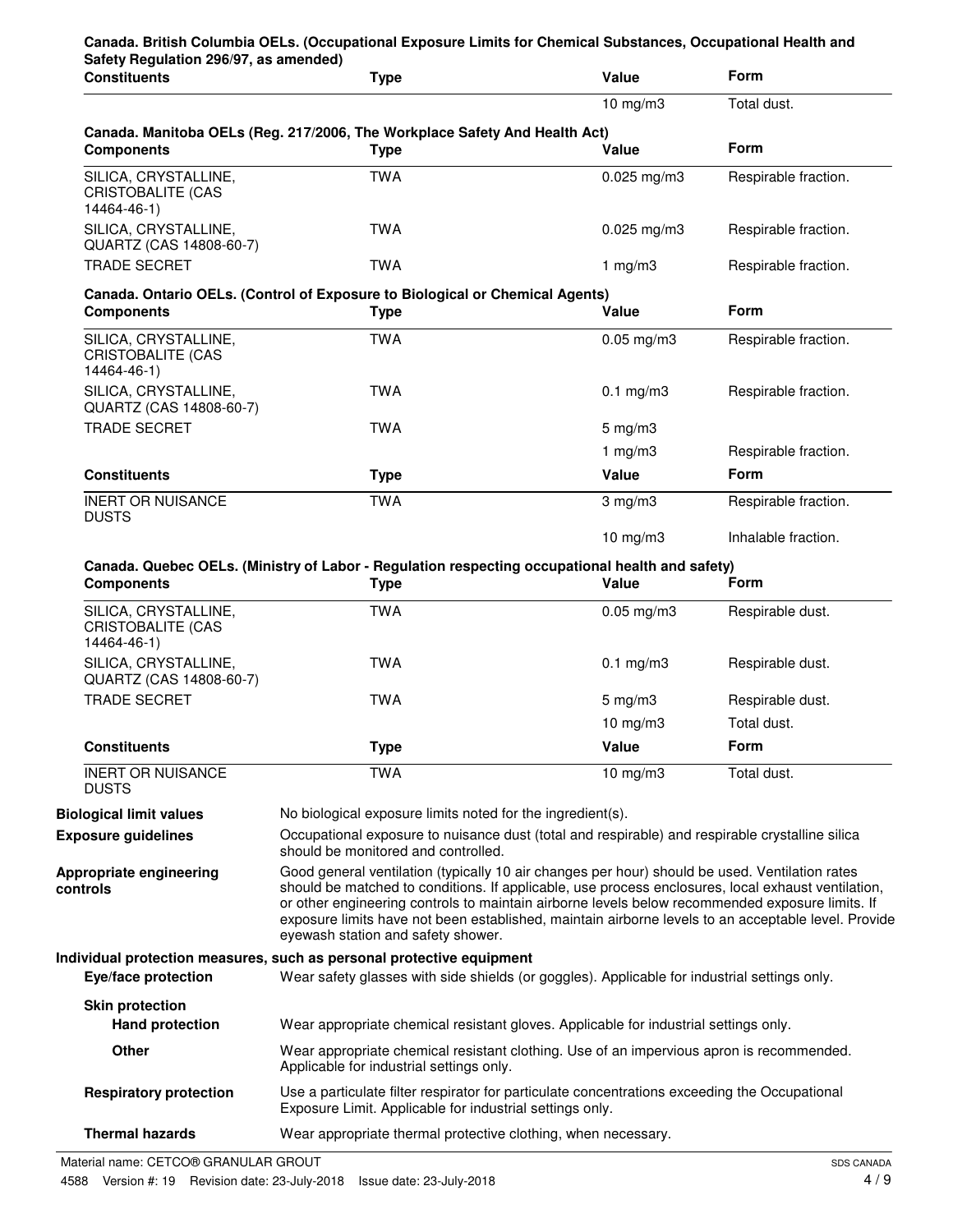Observe any medical surveillance requirements. Always observe good personal hygiene measures, such as washing after handling the material and before eating, drinking, and/or smoking. Routinely wash work clothing and protective equipment to remove contaminants.

### **9. Physical and chemical properties**

| <b>Appearance</b>                                 |                                                                                                                            |
|---------------------------------------------------|----------------------------------------------------------------------------------------------------------------------------|
| <b>Physical state</b>                             | Solid.                                                                                                                     |
| <b>Form</b>                                       | Solid.                                                                                                                     |
| Color                                             | Not available.                                                                                                             |
| Odor                                              | Not available.                                                                                                             |
| <b>Odor threshold</b>                             | Not available.                                                                                                             |
| рH                                                | $7 - 9$<br>$7 - 9$                                                                                                         |
| Melting point/freezing point                      | Not available.                                                                                                             |
| Initial boiling point and boiling<br>range        | Not available.                                                                                                             |
| <b>Flash point</b>                                | Non-flammable                                                                                                              |
| <b>Evaporation rate</b>                           | Not available.                                                                                                             |
| Flammability (solid, gas)                         | Not available.                                                                                                             |
| Upper/lower flammability or explosive limits      |                                                                                                                            |
| <b>Flammability limit - lower</b><br>(%)          | Non-explosive                                                                                                              |
| <b>Flammability limit - upper</b><br>$(\%)$       | Non-explosive                                                                                                              |
| Explosive limit - lower (%)                       | Not available.                                                                                                             |
| Explosive limit - upper (%)                       | Not available.                                                                                                             |
| Vapor pressure                                    | 0.00001 hPa estimated                                                                                                      |
| <b>Vapor density</b>                              | Not available.                                                                                                             |
| <b>Relative density</b>                           | Not available.                                                                                                             |
| Solubility(ies)                                   |                                                                                                                            |
| Solubility (water)                                | Negligible                                                                                                                 |
| <b>Partition coefficient</b><br>(n-octanol/water) | Not available.                                                                                                             |
| <b>Auto-ignition temperature</b>                  | Not available.                                                                                                             |
| <b>Decomposition temperature</b>                  | Not available.                                                                                                             |
| <b>Viscosity</b>                                  | Not available.                                                                                                             |
| <b>Other information</b>                          |                                                                                                                            |
| <b>Density</b>                                    | 2.15 g/cm3 estimated                                                                                                       |
| <b>Explosive properties</b>                       | Not explosive.                                                                                                             |
| <b>Oxidizing properties</b>                       | Not oxidizing.                                                                                                             |
| <b>Percent volatile</b>                           | 0 % estimated                                                                                                              |
| <b>Specific gravity</b>                           | 2.15 estimated                                                                                                             |
| 10. Stability and reactivity                      |                                                                                                                            |
| Reactivity                                        | The product is stable and non-reactive under normal conditions of use, storage and transport.                              |
| <b>Chemical stability</b>                         | Material is stable under normal conditions.                                                                                |
| <b>Possibility of hazardous</b><br>reactions      | No dangerous reaction known under conditions of normal use.                                                                |
| <b>Conditions to avoid</b>                        | Keep away from heat, hot surfaces, sparks, open flames and other ignition sources. Contact with<br>incompatible materials. |
| Incompatible materials                            | Powerful oxidizers. Chlorine.                                                                                              |
| <b>Hazardous decomposition</b><br>products        | No hazardous decomposition products are known.                                                                             |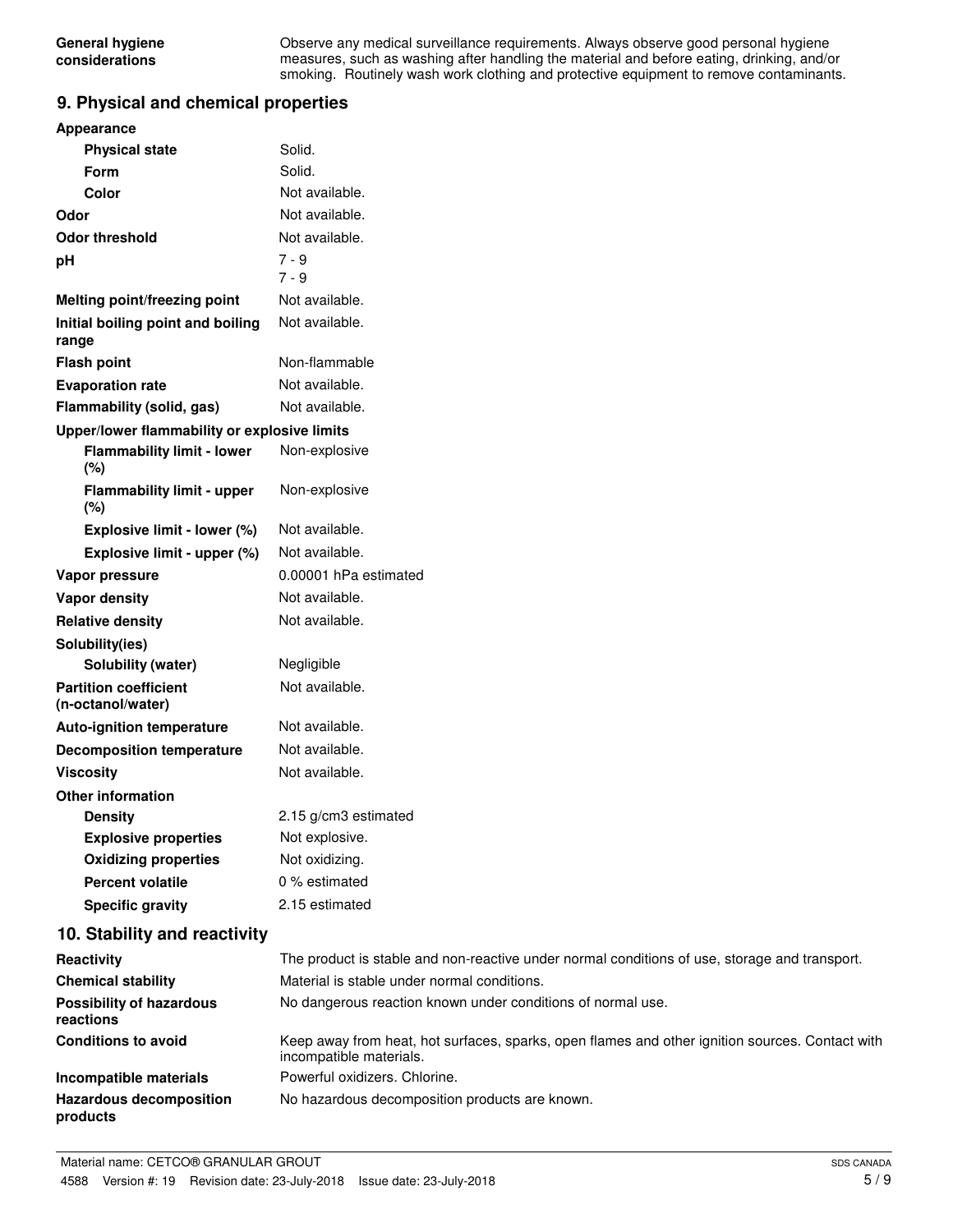# **11. Toxicological information**

## **Information on likely routes of exposure**

| Inhalation                                                                         | Prolonged inhalation may be harmful.                                                                                                         |                                                           |  |  |
|------------------------------------------------------------------------------------|----------------------------------------------------------------------------------------------------------------------------------------------|-----------------------------------------------------------|--|--|
| <b>Skin contact</b>                                                                | Causes skin irritation.                                                                                                                      |                                                           |  |  |
| Eye contact                                                                        | Causes eye irritation.                                                                                                                       |                                                           |  |  |
| Ingestion                                                                          |                                                                                                                                              | Expected to be a low ingestion hazard.                    |  |  |
| Symptoms related to the<br>physical, chemical and<br>toxicological characteristics | Irritation of eyes. Exposed individuals may experience eye tearing, redness, and discomfort. Skin<br>irritation. May cause redness and pain. |                                                           |  |  |
| Information on toxicological effects                                               |                                                                                                                                              |                                                           |  |  |
| <b>Acute toxicity</b>                                                              | Not known.                                                                                                                                   |                                                           |  |  |
| <b>Product</b>                                                                     | <b>Species</b>                                                                                                                               | <b>Test Results</b>                                       |  |  |
| CETCO® GRANULAR GROUT                                                              |                                                                                                                                              |                                                           |  |  |
| <u>Acute</u>                                                                       |                                                                                                                                              |                                                           |  |  |
| Inhalation                                                                         |                                                                                                                                              |                                                           |  |  |
| LC50                                                                               | Rat                                                                                                                                          | 200 mg/l/4h                                               |  |  |
| Oral                                                                               |                                                                                                                                              |                                                           |  |  |
| LD50                                                                               | Rat                                                                                                                                          | $>= 5000$ mg/kg                                           |  |  |
| <b>Components</b>                                                                  | <b>Species</b>                                                                                                                               | <b>Test Results</b>                                       |  |  |
| SILICA, CRYSTALLINE, CRISTOBALITE (CAS 14464-46-1)                                 |                                                                                                                                              |                                                           |  |  |
| <b>Acute</b>                                                                       |                                                                                                                                              |                                                           |  |  |
| Oral                                                                               |                                                                                                                                              |                                                           |  |  |
| LD50                                                                               | Rat                                                                                                                                          | > 22500 mg/kg                                             |  |  |
| <b>TRADE SECRET</b>                                                                |                                                                                                                                              |                                                           |  |  |
| <b>Acute</b>                                                                       |                                                                                                                                              |                                                           |  |  |
| Dermal                                                                             |                                                                                                                                              |                                                           |  |  |
| LD50                                                                               | Rat                                                                                                                                          | 2630 mg/kg                                                |  |  |
| Oral                                                                               |                                                                                                                                              |                                                           |  |  |
| LD50                                                                               | Rat                                                                                                                                          | 1000 mg/kg                                                |  |  |
| <b>Skin corrosion/irritation</b>                                                   | Causes skin irritation.                                                                                                                      |                                                           |  |  |
| Serious eye damage/eye<br>irritation                                               | Causes eye irritation.                                                                                                                       |                                                           |  |  |
| Respiratory or skin sensitization                                                  |                                                                                                                                              |                                                           |  |  |
| Canada - Alberta OELs: Irritant                                                    |                                                                                                                                              |                                                           |  |  |
| SILICA, CRYSTALLINE, CRISTOBALITE (CAS<br>14464-46-1)                              |                                                                                                                                              | Irritant                                                  |  |  |
| <b>Respiratory sensitization</b>                                                   | Not a respiratory sensitizer.                                                                                                                |                                                           |  |  |
| <b>Skin sensitization</b>                                                          |                                                                                                                                              | This product is not expected to cause skin sensitization. |  |  |
| Germ cell mutagenicity                                                             | No data available to indicate product or any components present at greater than 0.1% are<br>mutagenic or genotoxic.                          |                                                           |  |  |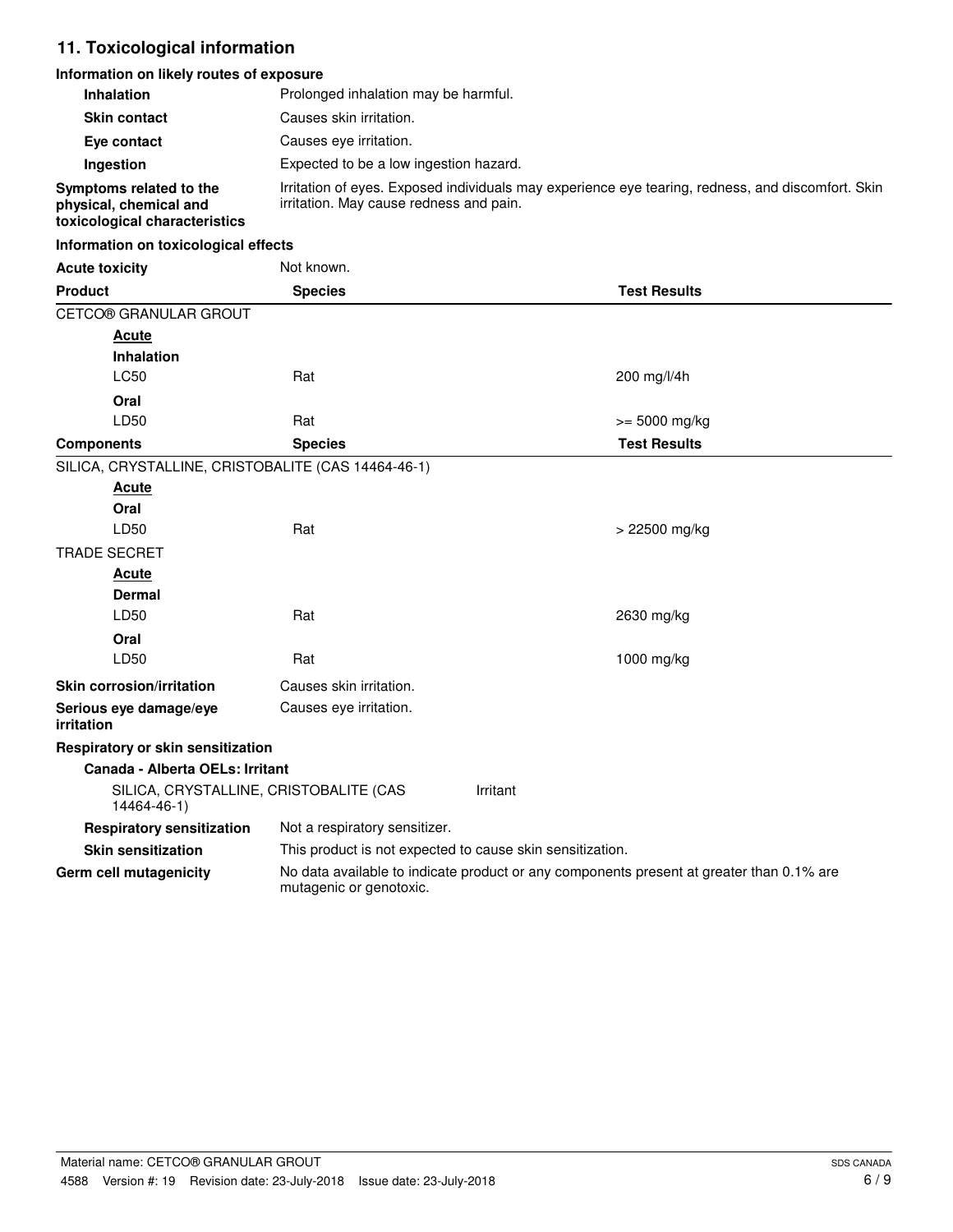| Carcinogenicity                                                             |                                                             | In 1997, IARC (the International Agency for Research on Cancer) concluded that crystalline silica<br>inhaled from occupational sources can cause lung cancer in humans. However in making the<br>overall evaluation, IARC noted that "carcinogenicity was not detected in all industrial<br>circumstances studied. Carcinogenicity may be dependent on inherent characteristics of the<br>crystalline silica or on external factors affecting its biological activity or distribution of its<br>polymorphs." (IARC Monographs on the evaluation of the carcinogenic risks of chemicals to<br>humans, Silica, silicates dust and organic fibres, 1997, Vol. 68, IARC, Lyon, France.) In June<br>2003, SCOEL (the EU Scientific Committee on Occupational Exposure Limits) concluded that the<br>main effect in humans of the inhalation of respirable crystalline silica dust is silicosis. "There is<br>sufficient information to conclude that the relative risk of lung cancer is increased in persons with<br>silicosis (and, apparently, not in employees without silicosis exposed to silica dust in quarries and<br>in the ceramic industry). Therefore, preventing the onset of silicosis will also reduce the cancer<br>risk" (SCOEL SUM Doc 94-final, June 2003) According to the current state of the art, worker<br>protection against silicosis can be consistently assured by respecting the existing regulatory<br>occupational exposure limits. May cause cancer. Occupational exposure to respirable dust and<br>respirable crystalline silica should be monitored and controlled. |
|-----------------------------------------------------------------------------|-------------------------------------------------------------|----------------------------------------------------------------------------------------------------------------------------------------------------------------------------------------------------------------------------------------------------------------------------------------------------------------------------------------------------------------------------------------------------------------------------------------------------------------------------------------------------------------------------------------------------------------------------------------------------------------------------------------------------------------------------------------------------------------------------------------------------------------------------------------------------------------------------------------------------------------------------------------------------------------------------------------------------------------------------------------------------------------------------------------------------------------------------------------------------------------------------------------------------------------------------------------------------------------------------------------------------------------------------------------------------------------------------------------------------------------------------------------------------------------------------------------------------------------------------------------------------------------------------------------------------------------------------------------------------|
| <b>ACGIH Carcinogens</b>                                                    |                                                             |                                                                                                                                                                                                                                                                                                                                                                                                                                                                                                                                                                                                                                                                                                                                                                                                                                                                                                                                                                                                                                                                                                                                                                                                                                                                                                                                                                                                                                                                                                                                                                                                    |
| SILICA, CRYSTALLINE, CRISTOBALITE (CAS<br>14464-46-1)                       |                                                             | A2 Suspected human carcinogen.                                                                                                                                                                                                                                                                                                                                                                                                                                                                                                                                                                                                                                                                                                                                                                                                                                                                                                                                                                                                                                                                                                                                                                                                                                                                                                                                                                                                                                                                                                                                                                     |
|                                                                             | SILICA, CRYSTALLINE, QUARTZ (CAS 14808-60-7)                | A2 Suspected human carcinogen.                                                                                                                                                                                                                                                                                                                                                                                                                                                                                                                                                                                                                                                                                                                                                                                                                                                                                                                                                                                                                                                                                                                                                                                                                                                                                                                                                                                                                                                                                                                                                                     |
| TRADE SECRET (CAS Proprietary)                                              |                                                             | A4 Not classifiable as a human carcinogen.                                                                                                                                                                                                                                                                                                                                                                                                                                                                                                                                                                                                                                                                                                                                                                                                                                                                                                                                                                                                                                                                                                                                                                                                                                                                                                                                                                                                                                                                                                                                                         |
| Canada - Alberta OELs: Carcinogen category                                  |                                                             |                                                                                                                                                                                                                                                                                                                                                                                                                                                                                                                                                                                                                                                                                                                                                                                                                                                                                                                                                                                                                                                                                                                                                                                                                                                                                                                                                                                                                                                                                                                                                                                                    |
| SILICA, CRYSTALLINE, CRISTOBALITE (CAS<br>14464-46-1)                       |                                                             | Suspected human carcinogen.                                                                                                                                                                                                                                                                                                                                                                                                                                                                                                                                                                                                                                                                                                                                                                                                                                                                                                                                                                                                                                                                                                                                                                                                                                                                                                                                                                                                                                                                                                                                                                        |
|                                                                             | SILICA, CRYSTALLINE, QUARTZ (CAS 14808-60-7)                | Suspected human carcinogen.                                                                                                                                                                                                                                                                                                                                                                                                                                                                                                                                                                                                                                                                                                                                                                                                                                                                                                                                                                                                                                                                                                                                                                                                                                                                                                                                                                                                                                                                                                                                                                        |
| Canada - Manitoba OELs: carcinogenicity                                     |                                                             |                                                                                                                                                                                                                                                                                                                                                                                                                                                                                                                                                                                                                                                                                                                                                                                                                                                                                                                                                                                                                                                                                                                                                                                                                                                                                                                                                                                                                                                                                                                                                                                                    |
| SILICA, CRYSTALLINE, CRISTOBALITE (CAS<br>14464-46-1)                       |                                                             | Suspected human carcinogen.                                                                                                                                                                                                                                                                                                                                                                                                                                                                                                                                                                                                                                                                                                                                                                                                                                                                                                                                                                                                                                                                                                                                                                                                                                                                                                                                                                                                                                                                                                                                                                        |
|                                                                             | SILICA, CRYSTALLINE, QUARTZ (CAS 14808-60-7)                | Suspected human carcinogen.                                                                                                                                                                                                                                                                                                                                                                                                                                                                                                                                                                                                                                                                                                                                                                                                                                                                                                                                                                                                                                                                                                                                                                                                                                                                                                                                                                                                                                                                                                                                                                        |
| TRADE SECRET (CAS Proprietary)<br>Canada - Quebec OELs: Carcinogen category |                                                             | Not classifiable as a human carcinogen.                                                                                                                                                                                                                                                                                                                                                                                                                                                                                                                                                                                                                                                                                                                                                                                                                                                                                                                                                                                                                                                                                                                                                                                                                                                                                                                                                                                                                                                                                                                                                            |
| SILICA, CRYSTALLINE, CRISTOBALITE (CAS                                      |                                                             |                                                                                                                                                                                                                                                                                                                                                                                                                                                                                                                                                                                                                                                                                                                                                                                                                                                                                                                                                                                                                                                                                                                                                                                                                                                                                                                                                                                                                                                                                                                                                                                                    |
| 14464-46-1)                                                                 | SILICA, CRYSTALLINE, QUARTZ (CAS 14808-60-7)                | Detected carcinogenic effect in animals.<br>Suspected carcinogenic effect in humans.                                                                                                                                                                                                                                                                                                                                                                                                                                                                                                                                                                                                                                                                                                                                                                                                                                                                                                                                                                                                                                                                                                                                                                                                                                                                                                                                                                                                                                                                                                               |
|                                                                             | IARC Monographs. Overall Evaluation of Carcinogenicity      |                                                                                                                                                                                                                                                                                                                                                                                                                                                                                                                                                                                                                                                                                                                                                                                                                                                                                                                                                                                                                                                                                                                                                                                                                                                                                                                                                                                                                                                                                                                                                                                                    |
| SILICA, CRYSTALLINE, CRISTOBALITE (CAS<br>14464-46-1)                       |                                                             | 1 Carcinogenic to humans.                                                                                                                                                                                                                                                                                                                                                                                                                                                                                                                                                                                                                                                                                                                                                                                                                                                                                                                                                                                                                                                                                                                                                                                                                                                                                                                                                                                                                                                                                                                                                                          |
|                                                                             | SILICA, CRYSTALLINE, QUARTZ (CAS 14808-60-7)                | 1 Carcinogenic to humans.                                                                                                                                                                                                                                                                                                                                                                                                                                                                                                                                                                                                                                                                                                                                                                                                                                                                                                                                                                                                                                                                                                                                                                                                                                                                                                                                                                                                                                                                                                                                                                          |
|                                                                             | US. National Toxicology Program (NTP) Report on Carcinogens |                                                                                                                                                                                                                                                                                                                                                                                                                                                                                                                                                                                                                                                                                                                                                                                                                                                                                                                                                                                                                                                                                                                                                                                                                                                                                                                                                                                                                                                                                                                                                                                                    |
| SILICA, CRYSTALLINE, CRISTOBALITE (CAS<br>14464-46-1)                       |                                                             | Known To Be Human Carcinogen.                                                                                                                                                                                                                                                                                                                                                                                                                                                                                                                                                                                                                                                                                                                                                                                                                                                                                                                                                                                                                                                                                                                                                                                                                                                                                                                                                                                                                                                                                                                                                                      |
|                                                                             | SILICA, CRYSTALLINE, QUARTZ (CAS 14808-60-7)                | Reasonably Anticipated to be a Human Carcinogen.<br>Known To Be Human Carcinogen.                                                                                                                                                                                                                                                                                                                                                                                                                                                                                                                                                                                                                                                                                                                                                                                                                                                                                                                                                                                                                                                                                                                                                                                                                                                                                                                                                                                                                                                                                                                  |
| <b>Reproductive toxicity</b>                                                |                                                             | This product is not expected to cause reproductive or developmental effects.                                                                                                                                                                                                                                                                                                                                                                                                                                                                                                                                                                                                                                                                                                                                                                                                                                                                                                                                                                                                                                                                                                                                                                                                                                                                                                                                                                                                                                                                                                                       |
| Specific target organ toxicity -                                            | Not classified.                                             |                                                                                                                                                                                                                                                                                                                                                                                                                                                                                                                                                                                                                                                                                                                                                                                                                                                                                                                                                                                                                                                                                                                                                                                                                                                                                                                                                                                                                                                                                                                                                                                                    |
| single exposure                                                             |                                                             |                                                                                                                                                                                                                                                                                                                                                                                                                                                                                                                                                                                                                                                                                                                                                                                                                                                                                                                                                                                                                                                                                                                                                                                                                                                                                                                                                                                                                                                                                                                                                                                                    |
| Specific target organ toxicity -<br>repeated exposure                       |                                                             | Causes damage to organs through prolonged or repeated exposure.                                                                                                                                                                                                                                                                                                                                                                                                                                                                                                                                                                                                                                                                                                                                                                                                                                                                                                                                                                                                                                                                                                                                                                                                                                                                                                                                                                                                                                                                                                                                    |
| <b>Aspiration hazard</b>                                                    | Not an aspiration hazard.                                   |                                                                                                                                                                                                                                                                                                                                                                                                                                                                                                                                                                                                                                                                                                                                                                                                                                                                                                                                                                                                                                                                                                                                                                                                                                                                                                                                                                                                                                                                                                                                                                                                    |
| <b>Chronic effects</b>                                                      | harmful. Prolonged exposure may cause chronic effects.      | Causes damage to organs through prolonged or repeated exposure. Prolonged inhalation may be                                                                                                                                                                                                                                                                                                                                                                                                                                                                                                                                                                                                                                                                                                                                                                                                                                                                                                                                                                                                                                                                                                                                                                                                                                                                                                                                                                                                                                                                                                        |

# **12. Ecological information**

| <b>Ecotoxicity</b>  |      |                                                                 | The product is not classified as environmentally hazardous. However, this does not exclude the<br>possibility that large or frequent spills can have a harmful or damaging effect on the environment. |  |
|---------------------|------|-----------------------------------------------------------------|-------------------------------------------------------------------------------------------------------------------------------------------------------------------------------------------------------|--|
| <b>Components</b>   |      | <b>Species</b>                                                  | <b>Test Results</b>                                                                                                                                                                                   |  |
| <b>TRADE SECRET</b> |      |                                                                 |                                                                                                                                                                                                       |  |
| <b>Aquatic</b>      |      |                                                                 |                                                                                                                                                                                                       |  |
| Crustacea           | EC50 | Daphnia                                                         | 52 mg/L, 48 Hours                                                                                                                                                                                     |  |
| Fish                | LC50 | Fathead minnow (Pimephales promelas) 3930 - 5360 mg/l, 96 hours |                                                                                                                                                                                                       |  |
|                     |      | Fish                                                            | 10650 mg/L, 96 Hours                                                                                                                                                                                  |  |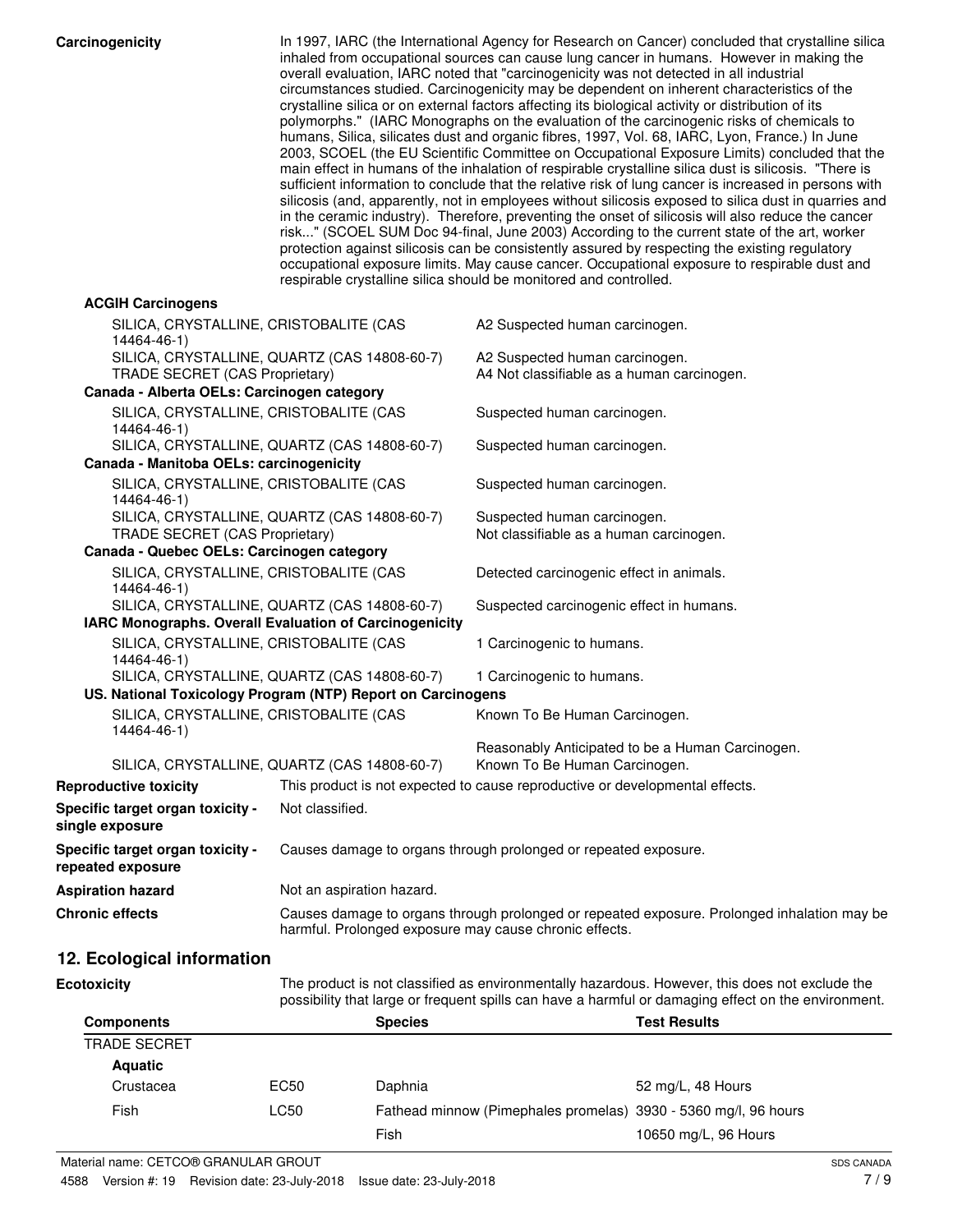| Persistence and degradability    | No data is available on the degradability of any ingredients in the mixture.                                                                                                               |
|----------------------------------|--------------------------------------------------------------------------------------------------------------------------------------------------------------------------------------------|
| <b>Bioaccumulative potential</b> | No data available.                                                                                                                                                                         |
| <b>Mobility in soil</b>          | No data available.                                                                                                                                                                         |
| Other adverse effects            | No other adverse environmental effects (e.g. ozone depletion, photochemical ozone creation<br>potential, endocrine disruption, global warming potential) are expected from this component. |

## **13. Disposal considerations**

| <b>Disposal instructions</b>             | Collect and reclaim or dispose in sealed containers at licensed waste disposal site. Dispose of<br>contents/container in accordance with local/regional/national/international regulations.                            |
|------------------------------------------|------------------------------------------------------------------------------------------------------------------------------------------------------------------------------------------------------------------------|
| Local disposal regulations               | Dispose in accordance with all applicable regulations.                                                                                                                                                                 |
| Hazardous waste code                     | The waste code should be assigned in discussion between the user, the producer and the waste<br>disposal company.                                                                                                      |
| Waste from residues / unused<br>products | Dispose of in accordance with local regulations. Empty containers or liners may retain some<br>product residues. This material and its container must be disposed of in a safe manner (see:<br>Disposal instructions). |
| <b>Contaminated packaging</b>            | Since emptied containers may retain product residue, follow label warnings even after container is<br>emptied. Empty containers should be taken to an approved waste handling site for recycling or<br>disposal.       |

# **14. Transport information**

## **TDG**

Not regulated as dangerous goods.

# **IATA**

Not regulated as dangerous goods.

#### **IMDG**

Not regulated as dangerous goods.

# **Transport in bulk according to** Not applicable. **Annex II of MARPOL 73/78 and**

**the IBC Code**

# **15. Regulatory information**

| <b>Canadian regulations</b>                 | This product has been classified in accordance with the hazard criteria of the HPR and the SDS<br>contains all the information required by the HPR. |                        |
|---------------------------------------------|-----------------------------------------------------------------------------------------------------------------------------------------------------|------------------------|
| <b>Controlled Drugs and Substances Act</b>  |                                                                                                                                                     |                        |
| Not regulated.                              |                                                                                                                                                     |                        |
| Export Control List (CEPA 1999, Schedule 3) |                                                                                                                                                     |                        |
| Not listed.                                 |                                                                                                                                                     |                        |
| <b>Greenhouse Gases</b>                     |                                                                                                                                                     |                        |
| Not listed.                                 |                                                                                                                                                     |                        |
| <b>Precursor Control Regulations</b>        |                                                                                                                                                     |                        |
| Not regulated.                              |                                                                                                                                                     |                        |
| <b>International regulations</b>            |                                                                                                                                                     |                        |
| <b>Stockholm Convention</b>                 |                                                                                                                                                     |                        |
| Not applicable.                             |                                                                                                                                                     |                        |
| <b>Rotterdam Convention</b>                 |                                                                                                                                                     |                        |
| Not applicable.                             |                                                                                                                                                     |                        |
| Kyoto protocol                              |                                                                                                                                                     |                        |
| Not applicable.                             |                                                                                                                                                     |                        |
| <b>Montreal Protocol</b>                    |                                                                                                                                                     |                        |
| Not applicable.                             |                                                                                                                                                     |                        |
| <b>Basel Convention</b>                     |                                                                                                                                                     |                        |
| Not applicable.                             |                                                                                                                                                     |                        |
| International Inventories                   |                                                                                                                                                     |                        |
| Country(s) or region                        | <b>Inventory name</b>                                                                                                                               | On inventory (yes/no)* |
| Australia                                   | Australian Inventory of Chemical Substances (AICS)                                                                                                  | No                     |
| Canada                                      | Domestic Substances List (DSL)                                                                                                                      | No                     |
| Canada                                      | Non-Domestic Substances List (NDSL)                                                                                                                 | No                     |
| Material name: CETCO® GRANULAR GROUT        |                                                                                                                                                     | <b>SDS CANADA</b>      |